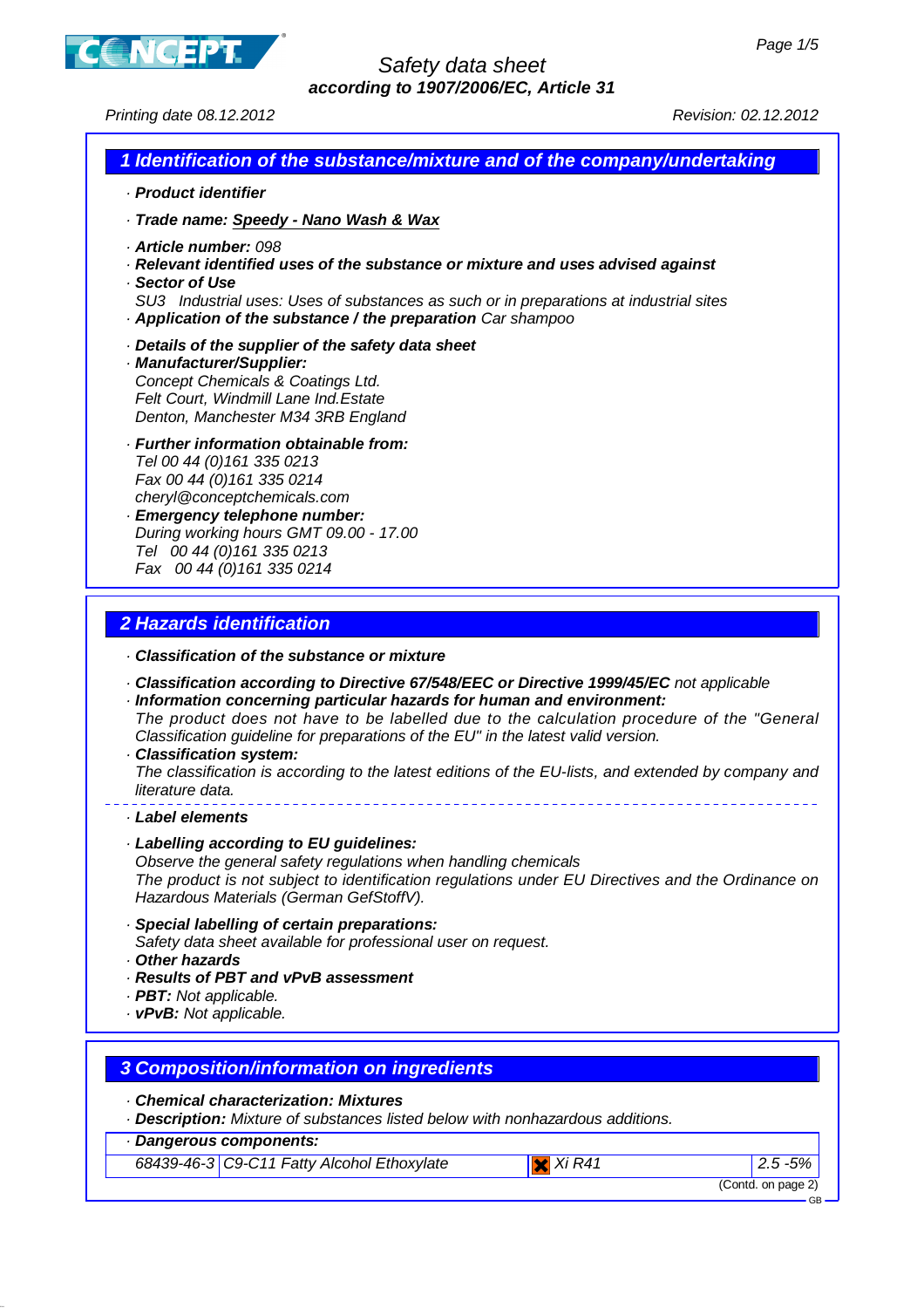

Printing date 08.12.2012 Revision: 02.12.2012

**Trade name: Speedy - Nano Wash & Wax**

| 24938-91-8   Isotridecanol ethoxylate                         | $x$ Xn R22; $x$ Xi R41 | (Contd. of page 1)<br>$10 - 2.5\%$ |
|---------------------------------------------------------------|------------------------|------------------------------------|
| Ingredients according to detergents<br>regulation 648/2004/EC |                        |                                    |

non-ionic surfactants, cationic surfactants, colouring agents, PHENOXYETHANOL  $\vert$  < 5%

· **Additional information** For the wording of the listed risk phrases refer to section 16.

# **4 First aid measures**

- · **Description of first aid measures**
- · **General information** No special measures required.
- · **After inhalation** Supply fresh air; consult doctor in case of complaints.
- · **After skin contact** Generally the product does not irritate the skin.
- · **After eye contact** Rinse opened eye for several minutes under running water.
- · **After swallowing** If symptoms persist consult doctor.
- · **Information for doctor**
- · **Most important symptoms and effects, both acute and delayed** No further relevant information available.
- · **Indication of any immediate medical attention and special treatment needed** No further relevant information available.

### **5 Firefighting measures**

- · **Extinguishing media**
- · **Suitable extinguishing agents** CO2, powder or water spray. Fight larger fires with water spray or alcohol resistant foam.
- · **Special hazards arising from the substance or mixture** No further relevant information available.
- · **Advice for firefighters**
- · **Protective equipment:** No special measures required.

### **6 Accidental release measures**

- · **Personal precautions, protective equipment and emergency procedures** Not required.
- · **Environmental precautions:**
- Dilute with plenty of water.
- Do not allow to enter sewers /surface or ground water drains.
- · **Methods and material for containment and cleaning up:**
- Absorb with liquid-binding material (sand, diatomite, acid binders, universal binders).
- · **Reference to other sections** No dangerous substances are released.

### **7 Handling and storage**

- · **Handling**
- · **Precautions for safe handling** No special measures required.
- · **Information about fire and explosion protection:** No special measures required.
- · **Conditions for safe storage, including any incompatibilities**
- · **Storage**
- · **Requirements to be met by storerooms and receptacles:** No special requirements.
- · **Information about storage in one common storage facility:** Not required.
- · **Further information about storage conditions:** None.

(Contd. on page 3)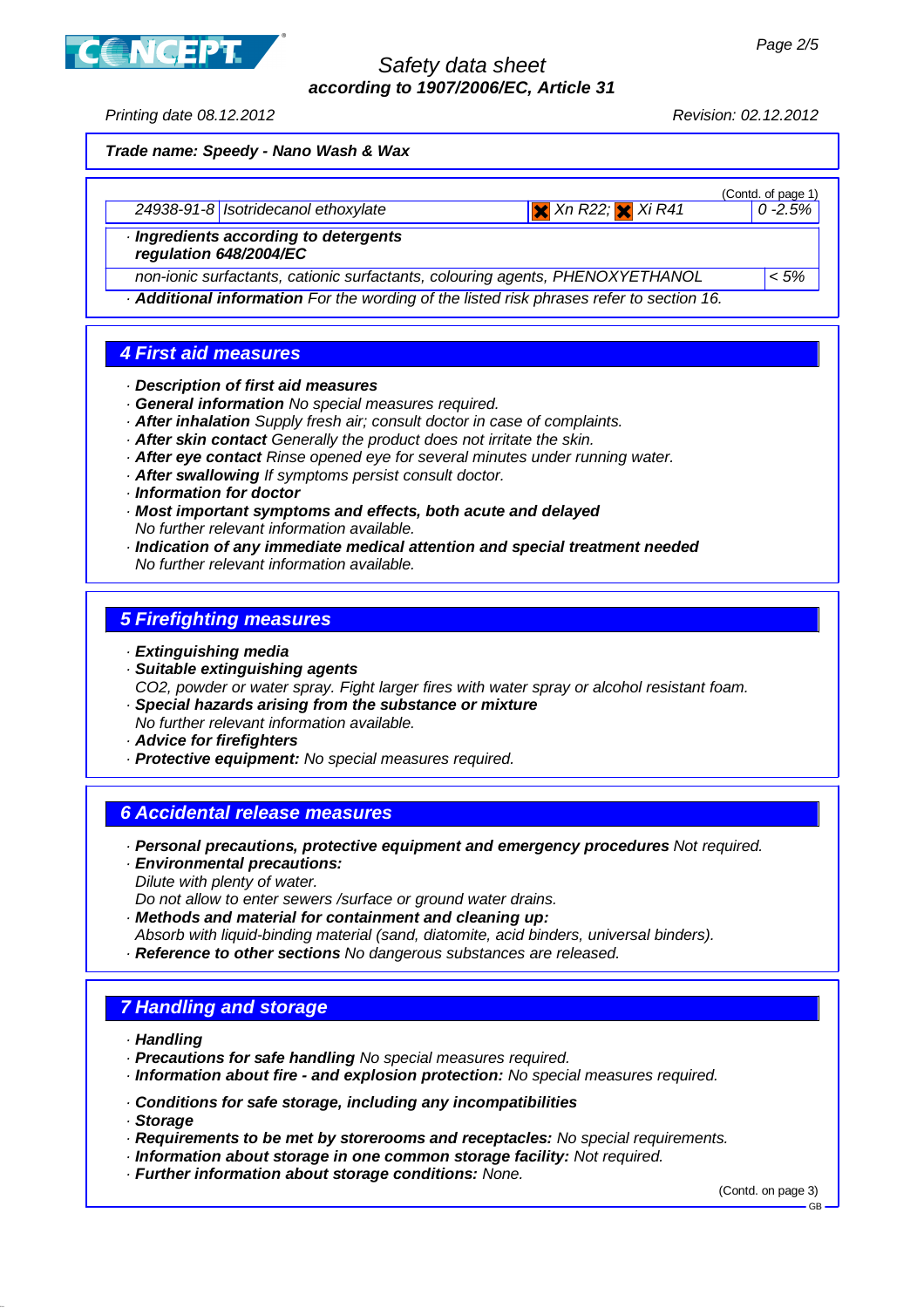ICEPT

# Safety data sheet **according to 1907/2006/EC, Article 31**

Printing date 08.12.2012 Revision: 02.12.2012

(Contd. of page 2)

**Trade name: Speedy - Nano Wash & Wax**

· **Specific end use(s)** No further relevant information available.

### **8 Exposure controls/personal protection**

· **Additional information about design of technical facilities:** No further data; see item 7.

- · **Control parameters**
- · **Ingredients with limit values that require monitoring at the workplace:**

The product does not contain any relevant quantities of materials with critical values that have to be monitored at the workplace.

- · **Additional information:** The lists valid during the making were used as basis.
- · **Exposure controls**
- · **Personal protective equipment**
- · **General protective and hygienic measures**
- The usual precautionary measures are to be adhered to when handling chemicals.
- · **Respiratory protection:** Not required.
- · **Protection of hands:** Rubber gloves
- · **Material of gloves** Natural rubber, NR
- · **Penetration time of glove material**
- The exact break trough time has to be found out by the manufacturer of the protective gloves and has to be observed.
- · **Eye protection:** Not required.

| 9 Physical and chemical properties<br>· Information on basic physical and chemical properties<br><b>General Information</b><br>· Appearance: |                                               |  |
|----------------------------------------------------------------------------------------------------------------------------------------------|-----------------------------------------------|--|
|                                                                                                                                              |                                               |  |
| Colour:                                                                                                                                      | Violet                                        |  |
| · Odour:                                                                                                                                     | Characteristic                                |  |
| $\cdot$ pH-value at 20 °C:                                                                                                                   | 4.0                                           |  |
| Change in condition<br>Melting point/Melting range: $0 \, \mathbb{C}$<br>Boiling point/Boiling range: 100 °C                                 |                                               |  |
| · Flash point:                                                                                                                               | Not applicable                                |  |
| · Self-igniting:                                                                                                                             | Product is not selfigniting.                  |  |
| Danger of explosion:                                                                                                                         | Product does not present an explosion hazard. |  |
| Vapour pressure at 20 °C:                                                                                                                    | 23.0 hPa                                      |  |
| ⋅ Density at 20 ℃:                                                                                                                           | $1.00000$ g/cm <sup>3</sup>                   |  |
| · Solubility in / Miscibility with<br>Water:                                                                                                 | Fully miscible                                |  |
| Other information                                                                                                                            | No further relevant information available.    |  |

(Contd. on page 4)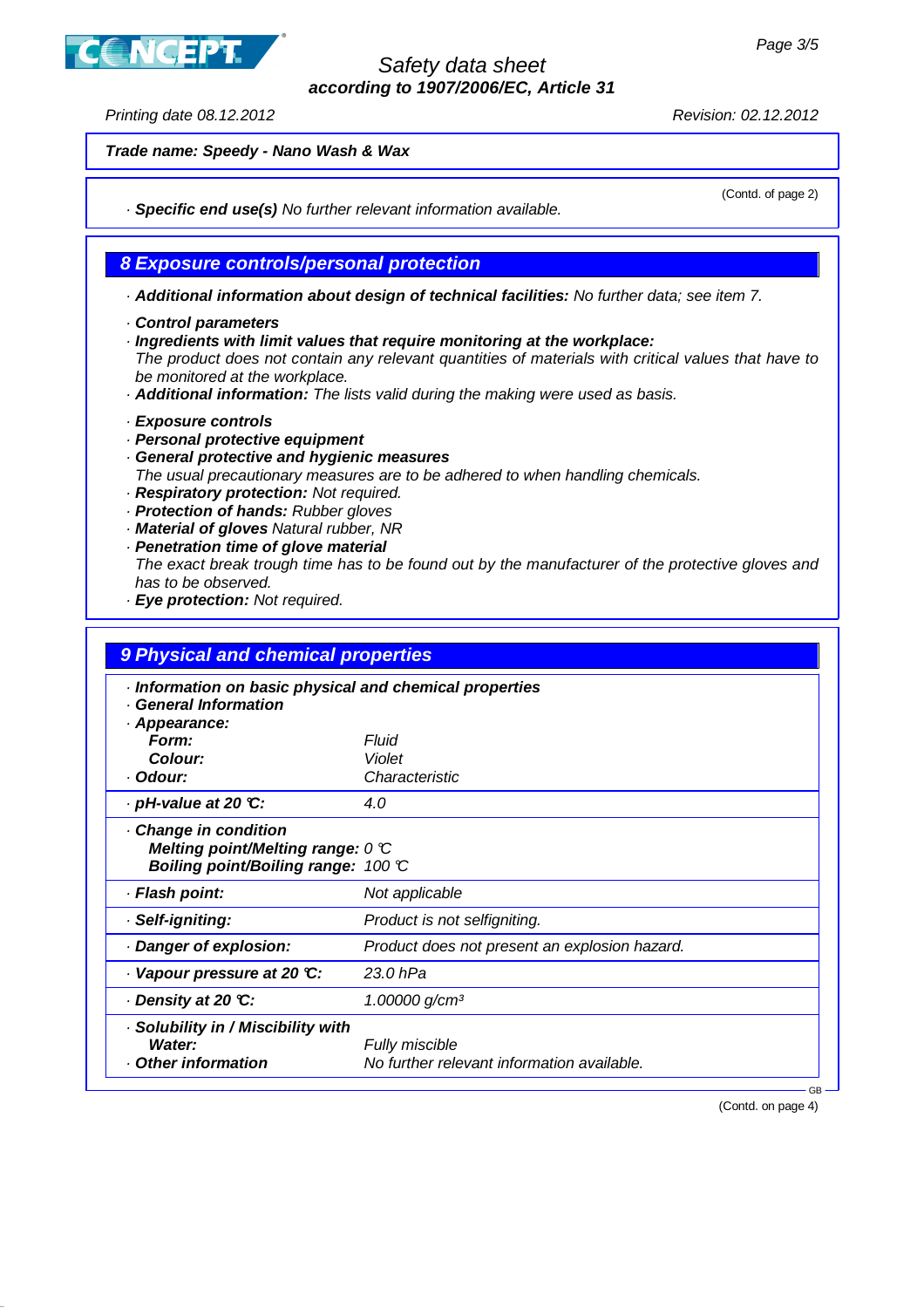

Printing date 08.12.2012 Revision: 02.12.2012

**Trade name: Speedy - Nano Wash & Wax**

(Contd. of page 3)

## **10 Stability and reactivity**

- · **Reactivity**
- · **Chemical stability**
- · **Thermal decomposition / conditions to be avoided:**
- No decomposition if used according to specifications.
- · **Possibility of hazardous reactions** No dangerous reactions known
- · **Conditions to avoid** No further relevant information available.
- · **Incompatible materials:** No further relevant information available.
- · **Hazardous decomposition products:** No dangerous decomposition products known

### **11 Toxicological information**

- · **Information on toxicological effects**
- · **Acute toxicity:**
- · **Primary irritant effect:**
- · **on the skin:** No irritant effect.
- · **on the eye:** No irritating effect.
- · **Sensitization:** No sensitizing effects known.
- · **Additional toxicological information:**

The product is not subject to classification according to the calculation method of the General EU Classification Guidelines for Preparations as issued in the latest version.

When used and handled according to specifications, the product does not have any harmful effects to our experience and the information provided to us.

### **12 Ecological information**

- · **Toxicity**
- · **Aquatic toxicity:** No further relevant information available.
- · **Persistence and degradability** No further relevant information available.
- · **Behaviour in environmental systems:**
- · **Bioaccumulative potential** No further relevant information available.
- · **Mobility in soil** No further relevant information available.
- · **Additional ecological information:**
- · **General notes:**

Water hazard class 1 (German Regulation) (Self-assessment): slightly hazardous for water. Do not allow undiluted product or large quantities of it to reach ground water, water course or sewage system.

- · **Results of PBT and vPvB assessment**
- · **PBT:** Not applicable.
- · **vPvB:** Not applicable.
- · **Other adverse effects** No further relevant information available.

## **13 Disposal considerations**

- · **Waste treatment methods**
- · **Recommendation** Do not allow product to reach ground water or water course.
- · **Uncleaned packaging:**
- · **Recommendation:** Disposal must be made according to official regulations.

(Contd. on page 5)

GB